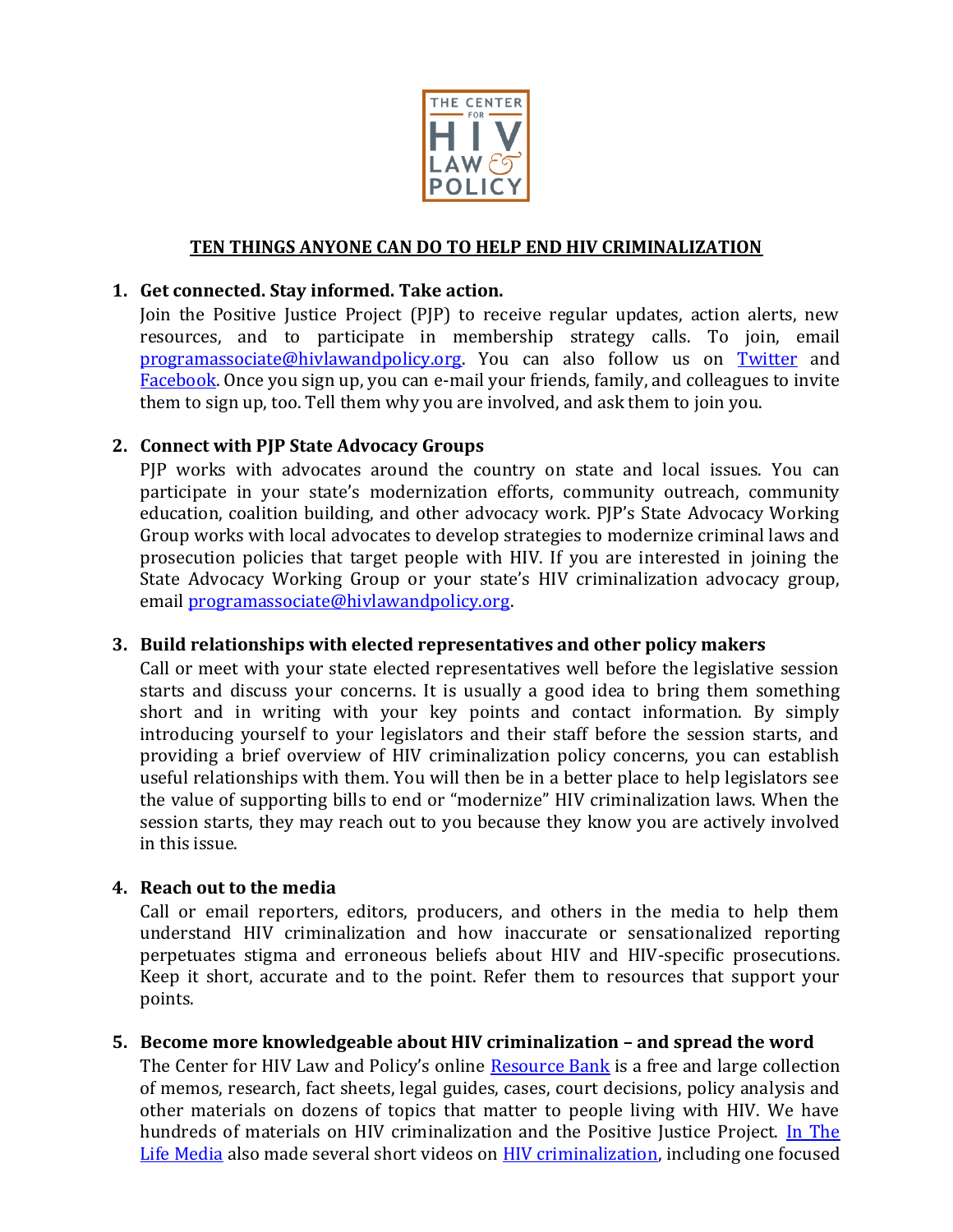on women. Spend some time learning more about the issues, and then share resources or video links with your friends, family, and community members.

# **6. Engage allies in addressing HIV-specific laws and prosecutions**

HIV criminalization is not just an HIV issue. It has an unjust effect on people of color and immigrants in particular, including women, and triggers a host of other problems for those who are targeted and their families. However, we still have to reach out to local and national LGBT, civil rights, racial justice, immigration, religious, reproductive rights, women, and people of color groups to show them why HIV criminalization is an issue that affects their members or communities. Educate your family, friends, colleagues, and community organizations about the legal, housing, immigration, public health, family, and community disruption caused by HIV criminalization. Tell them why you are involved, and ask them to join you.

# **7. Educate local police and law enforcement**

A substantial number of HIV-specific criminal charges arise from incidents involving law enforcement professionals, including biting or spitting an officer during an arrest. Urge your local police department to distribute The Center for HIV Law and Policy's resources, including **Spit Does Not Transmit**, to help educate officers on HIV. Think about partnering with other advocates and health care providers to offer trainings on HIV-related issues for your local police department.

# **8. Educate local prosecutors**

Most HIV-specific prosecutions involve conduct that poses little to no risk of transmission, and few cases involve actual transmission. Despite these facts, prosecutors continue to use a suspect's HIV status for criminal charges, sentence enhancements, or leverage in plea-bargaining.

Prosecutors have broad discretion on whether to charge a suspect and in selecting specific charges. Therefore, prosecutors should be educated on the basic science of HIV to avoid unfounded fears and prosecutions, and the terrible impact on individuals, families, and communities caused by criminalization. Offer to work with your local district attorney's office to train its staff on the basic science, transmission risks, and current day realities of life with HIV, and be sure to bring along people whom prosecutors will respect – especially medical professionals and religious leaders. Also urge your local district attorney's office to use The Center for HIV Law and Policy's resources, including [Transmission Routes, Viral Loads and Relative Risks: The Science](http://www.hivlawandpolicy.org/resources/view/643)  [of HIV for Lawyers and Advocates](http://www.hivlawandpolicy.org/resources/view/643) and [Routes, Risks And Realities Of HIV Transmission](http://www.hivlawandpolicy.org/resources/routes-risks-and-realities-hiv-transmission-and-care-current-scientific-knowledge-and)  [And Care: Current Scientific Knowledge And Medical Treatment.](http://www.hivlawandpolicy.org/resources/routes-risks-and-realities-hiv-transmission-and-care-current-scientific-knowledge-and)

## **9. Share Resources**

In addition to using The Center for HIV Law and Policy's [Resource Bank](http://www.hivlawandpolicy.org/resource_categories/index) to educate yourself and others about HIV criminalization, you should also make sure that the [charts,](http://hivlawandpolicy.org/resources/view/763) [fact sheets,](http://hivlawandpolicy.org/resources/view/560) [toolkits,](http://www.hivlawandpolicy.org/resources/view/828) [palm cards](http://www.hivlawandpolicy.org/resources/view/658) and other resources are shared with health care providers, social workers, case managers, community leaders, and community organizations. Getting copies of these useful resources to as many individuals and organizations as possible will help with your advocacy and outreach effort.